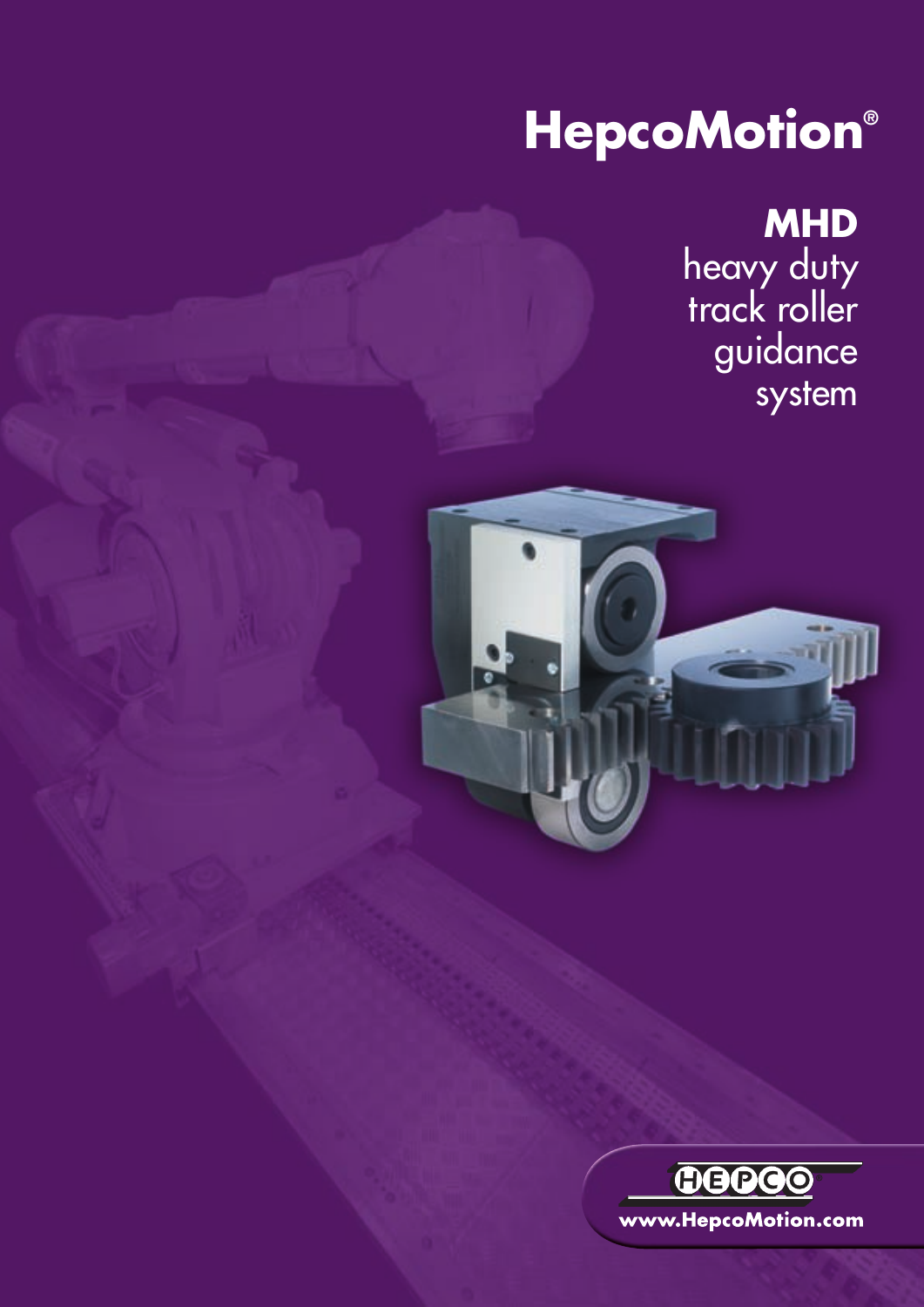### **System Composition**

The HepcoMotion MHD system provides an **accurate**, **durable** and **low friction** linear guide which is particularly suitable for moving heavy items of automation equipment. Bearing blocks use wheels with sealed, **maintenance free** taper roller and deep groove ball bearings. The flat tracks are hardened and precision ground, and may be specified with spur or helical racks and pinions to provide a strong, precise drive.

The system has **high load capacity** and speed capability of **over 6m/s**. The large wheels with axial capacity make the system **tolerant of debris**, **misalignment**, **disturbance to joints** and **accidental damage**. It is **easy to install** in machines of any length and can be relied upon to give a long and trouble free service life.

Bearing blocks may be specified with lubricators. These apply oil to the tracks to maximise life, and the scraper plates remove debris, including weld spatter, from the track surfaces.

Bearing blocks have substantial capacity in all directions, but have enhanced strength in the downward direction to cater for heavy payloads. This arrangement is ideally suited to robot applications, even where there is an overhanging load and high acceleration.

The lower bearing wheel of each block can be removed easily, which facilitates assembly onto the tracks by lowering the carriage from above. This unique feature dramatically simplifies installation and maintenance.

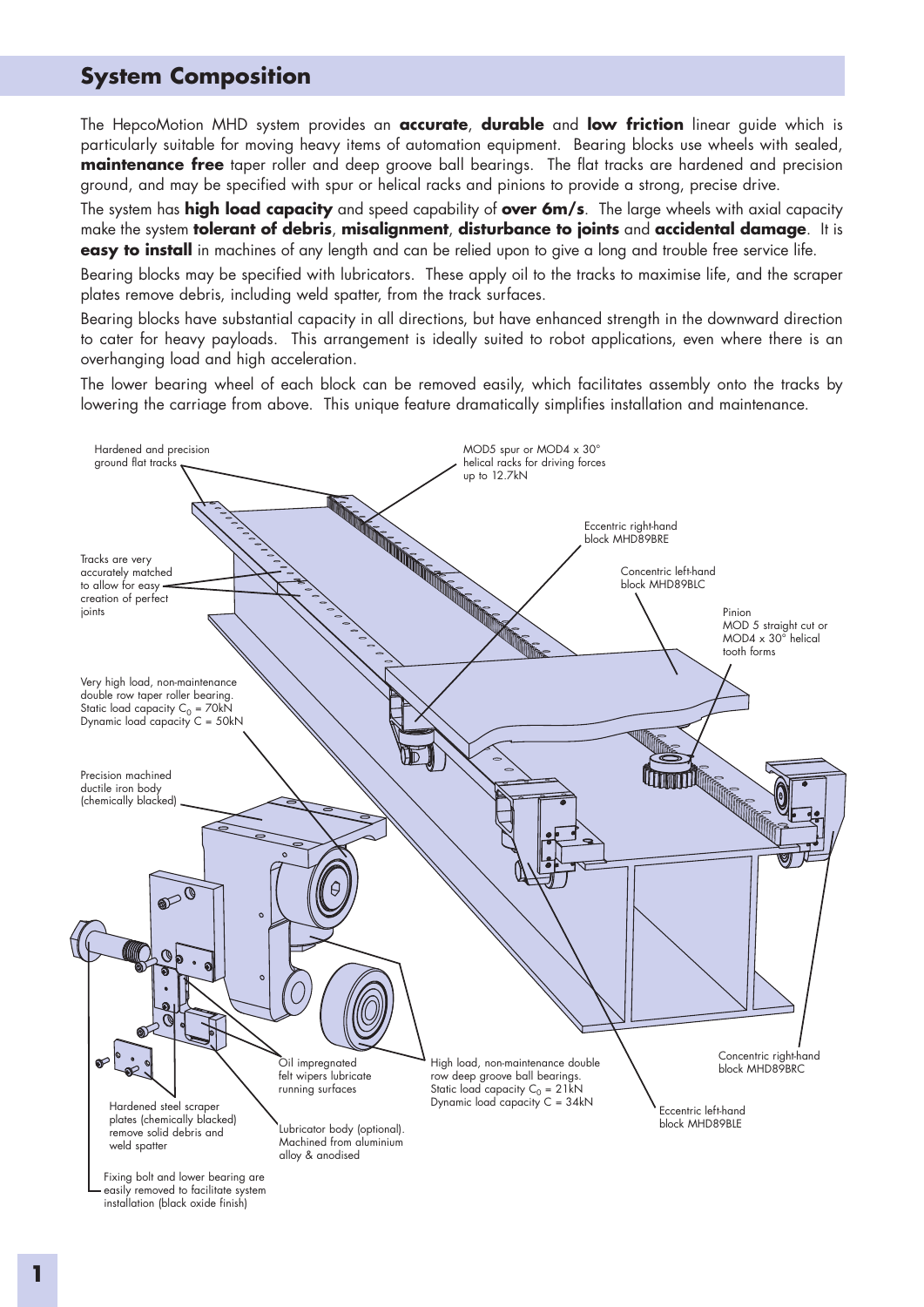## **Flat Tracks**

Hepco MHD flat tracks are made from high quality carbon steel, surface hardened for maximum durability and precision ground on all flat faces. Tracks may be specified plain or with a MOD5 straight-cut rack or a MOD4 30° helical rack to ISO 1328 grade 10. Plain and straight rack cut flat tracks are made in fixed lengths of ~1.46m which are joined to produce unlimited runs<sup>\*1</sup>. Other lengths can be supplied. All tracks are drilled and counterbored to suit fixing with M12 socket head cap screws\*3.

Installation is achieved by butting tracks end-to-end\*1 against a machined register. This gives a perfect joint for bearings and pinions. Tracks should be doweled in place either side of the joint.

For full installation instructions please visit our website at www.HepcoMotion.com/mhddatauk and select datasheet No. 1 - MHD Installation Instructions.



#### **Ordering Details**

**MHDT40100 L1461 R5**



#### **Notes:**

- 1. The width and thickness dimensions of tracks in one set are matched to 0.025mm, and the position of the ends of slides is accurately controlled to coincide with the centre of the rack tooth root to give perfect running joints for tracks and racks.
- 2. Enter the full length of each complete track run. For plain tracks and those with the R5 rack, the standard length of each piece is L1461. Longer systems are made up from multiples of this length. Flat tracks with HR4 helical rack option in lengths over 1500mm will usually be supplied in more than one piece. Due to the rack helix, joints are angled and the pieces are handed. In such cases Hepco will provide a drawing showing track lengths and hole positions.
- 3. Fixing holes are accurately positioned, and for systems up to 3m, holes in the mounting surface may be pre-drilled to nominal positions. For systems longer than this, it is recommended that fixing holes are drilled to suit by "spotting through" or a report on exact hole positions is requested with the order.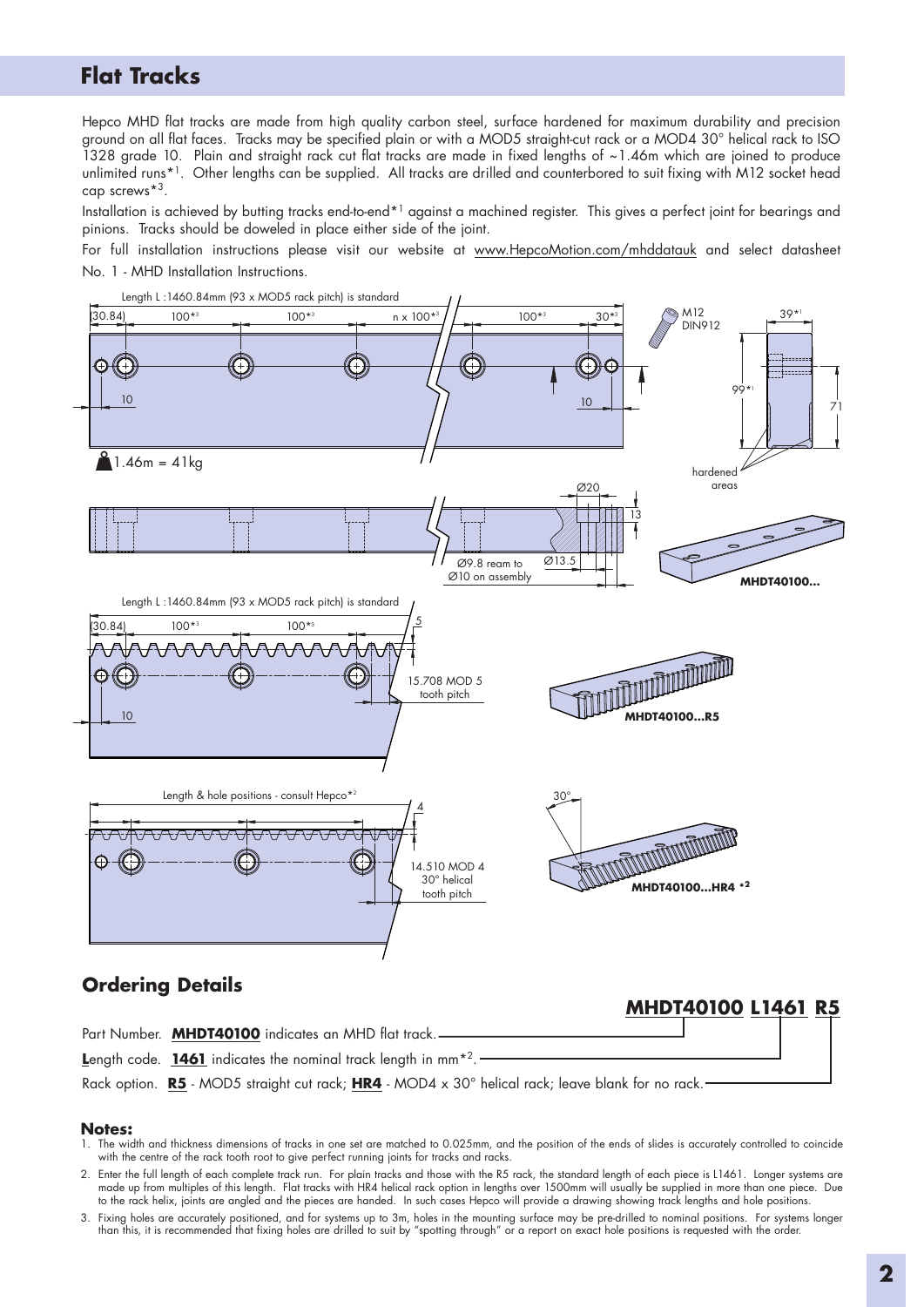## **Bearing Blocks Bearing Blocks**

Hepco MHD bearing blocks have a high strength ductile iron body, precision machined and chemically blacked. The upper wheel uses a very high load double row taper roller bearing, and the lower two wheels have double row ball bearings. This arrangement gives high load capacity, excellent durability, and a predominant load capacity in the L<sub>1A</sub> direction ( $\square$ 6).

The upper wheel rotates on a fixed (concentric) stud. The lower wheel rotates on an eccentric fixing to allow the adjustment of running clearance. This wheel is easily removable to facilitate installation. The third roller is mounted concentrically or eccentrically depending on what is specified. In most systems it is usual to specify fixed (concentric) studs on the datum side of the system, with eccentric ones on the other side for ease of installation  $(411)$ .

The lubricator has spring-loaded oil impregnated felts which wipe lubricant onto the track running surfaces. Adjustable hardened scrapers remove debris from the track surfaces, which ensures running quality is maintained even in dirty environments. Lubricators may be deleted where the application does not require them.

The default design has tapped holes, accurate machined registers and dowel holes for mounting off the top surface. An alternative block pattern is available which allows the block to be mounted using the rear face.

For full installation instructions please visit our website at www.HepcoMotion.com/mhddatauk and select datasheet No. 1 - MHD Installation Instructions.



#### **Features of MHD Bearing Blocks**

The above drawings show a left-handed block

#### **Ordering Details**

|                                                                                                                  | MHD89B L |  | E NL R |  |
|------------------------------------------------------------------------------------------------------------------|----------|--|--------|--|
| Part Number. MHD89B indicates an MHD block.                                                                      |          |  |        |  |
| L indicates a Left handed block; R indicates a Right handed block (see above)._____________________              |          |  |        |  |
| E indicates an Eccentric (adjustable) fitting for the side bearing; C indicates a Concentric (fixed) fitting.    |          |  |        |  |
| NL indicates a block without lubricator / slide scraper. Leave blank for blocks with lubricator / slide scraper. |          |  |        |  |
| R indicates the rear fixing option. Leave blank for blocks with standard fixing.                                 |          |  |        |  |

#### **Notes:**

1. To set up an MHD block on a track it is necessary to adjust the eccentrics. To do this a standard 41mm A/F spanner and a special 40mm A/F thin spanner (available from Hepco: part number AT95) are required.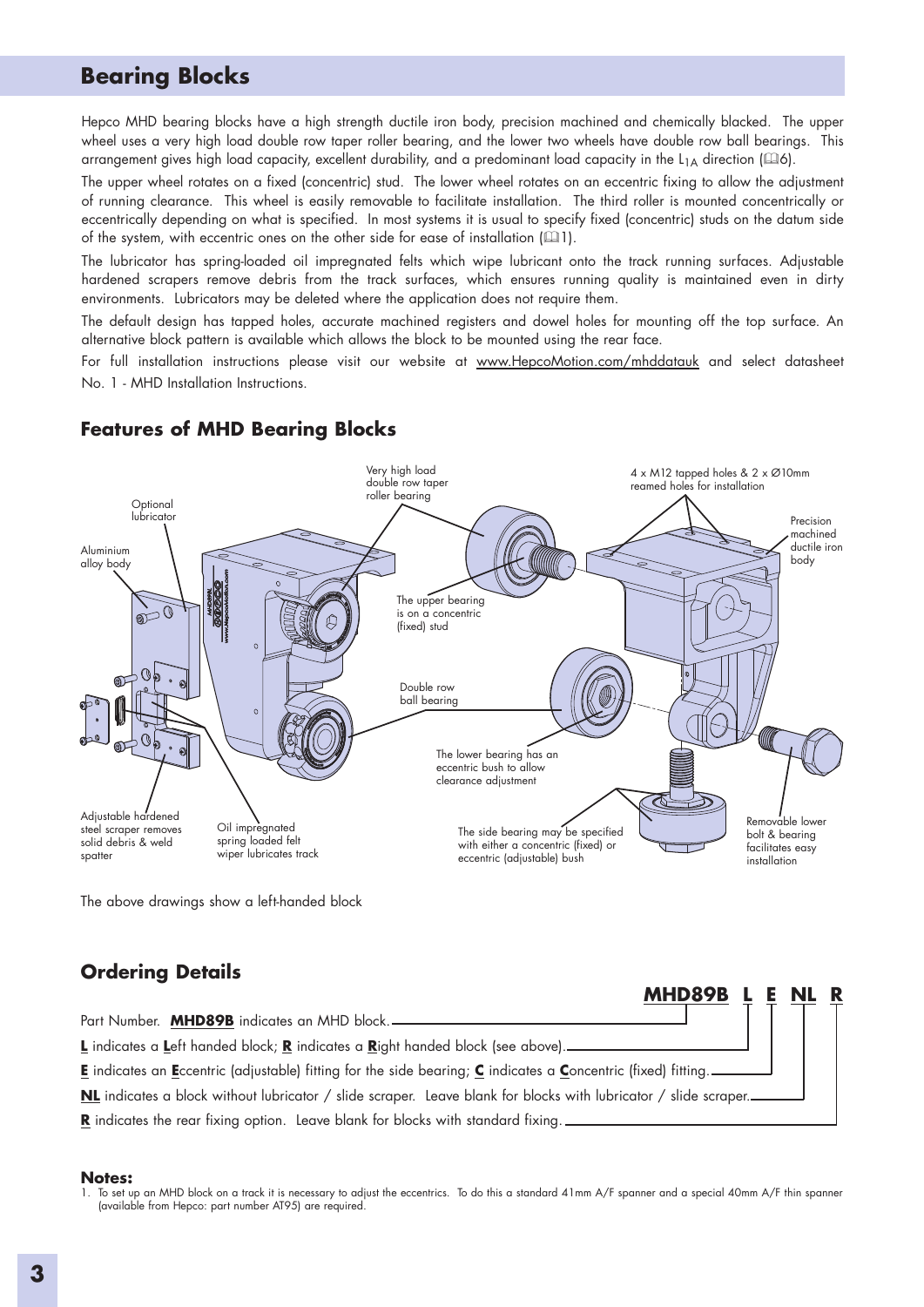## **Bearing Blocks**

#### **Dimensions**



The above 6 drawings show a standard block MHD89BLE

Right-handed blocks are a mirror image of the left-handed versions shown.



The above 3 drawings show a rear fixing block MHD89BLER

dimensions marked \* differ between the standard and rear fixing variants.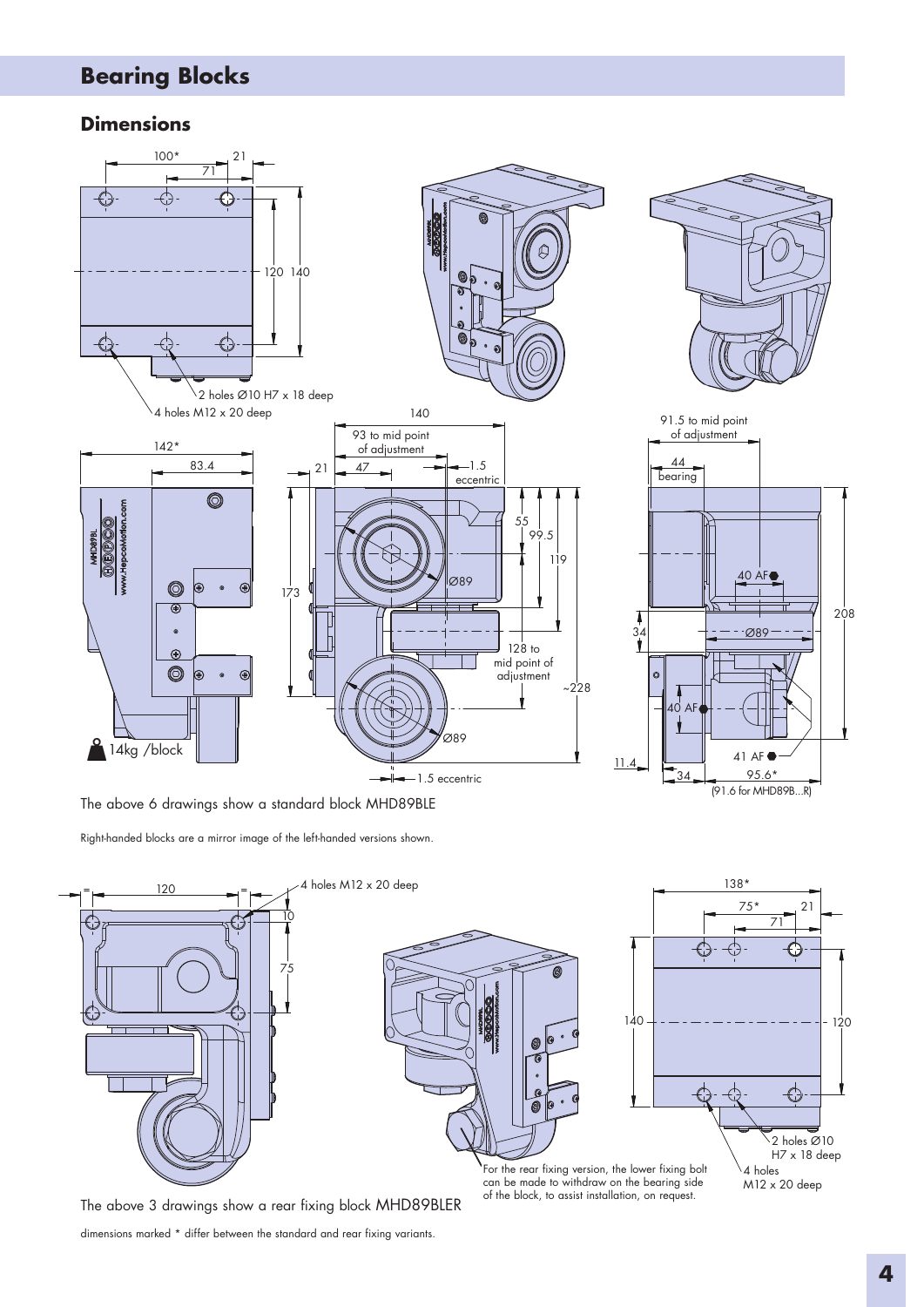### **Pinions Technical**

Hepco pinions are available in two sizes to suit MHD flat tracks with both straight cut and helical racks. Pinions have a metric module tooth form with a 20° pressure angle and are made from high quality case hardened steel. The teeth are precision ground to ISO 1328 grade 6.

The pinions are supplied with keyless locking bushes which allow them to be securely fitted to a standard h8 toleranced shaft.

For best performance, the pinion and rack should be lubricated (see bottom of page).







| Part          | <b>Pinion</b> | <b>Helix</b> |   | <b>Number</b>          |    |        |        |     |    |
|---------------|---------------|--------------|---|------------------------|----|--------|--------|-----|----|
| <b>Number</b> | Type          |              |   | Angle   Mod   of Teeth | ØA | ØB     | ØC     | ØD  | Е. |
| HP4HX20       | Helical       | $30^\circ$   | 4 | 20                     | 30 | 92.38  | 100.38 | 75  | 52 |
| HP4HX24       | Helical       | $30^\circ$   | 4 | 24                     | 40 | 110.85 | 118.85 | 90  | 59 |
| <b>HP5X18</b> | Spur          |              | 5 | 18                     | 30 | 90     | 100    | 75  | 52 |
| <b>HP5X24</b> | Spur          |              | 5 | 24                     | 40 | 120    | 130    | 100 | 59 |



## **Carriage Solutions**

Hepco can make carriages for MHD systems to suit any application. Hepco has a number of standard elements including gearboxes, geared motors, bearing cartridges and lubricating pinions as well as MHD blocks and pinions. These can be integrated into a rugged and cost-effective rack driven carriage, such as the one below. Please contact Hepco for details.

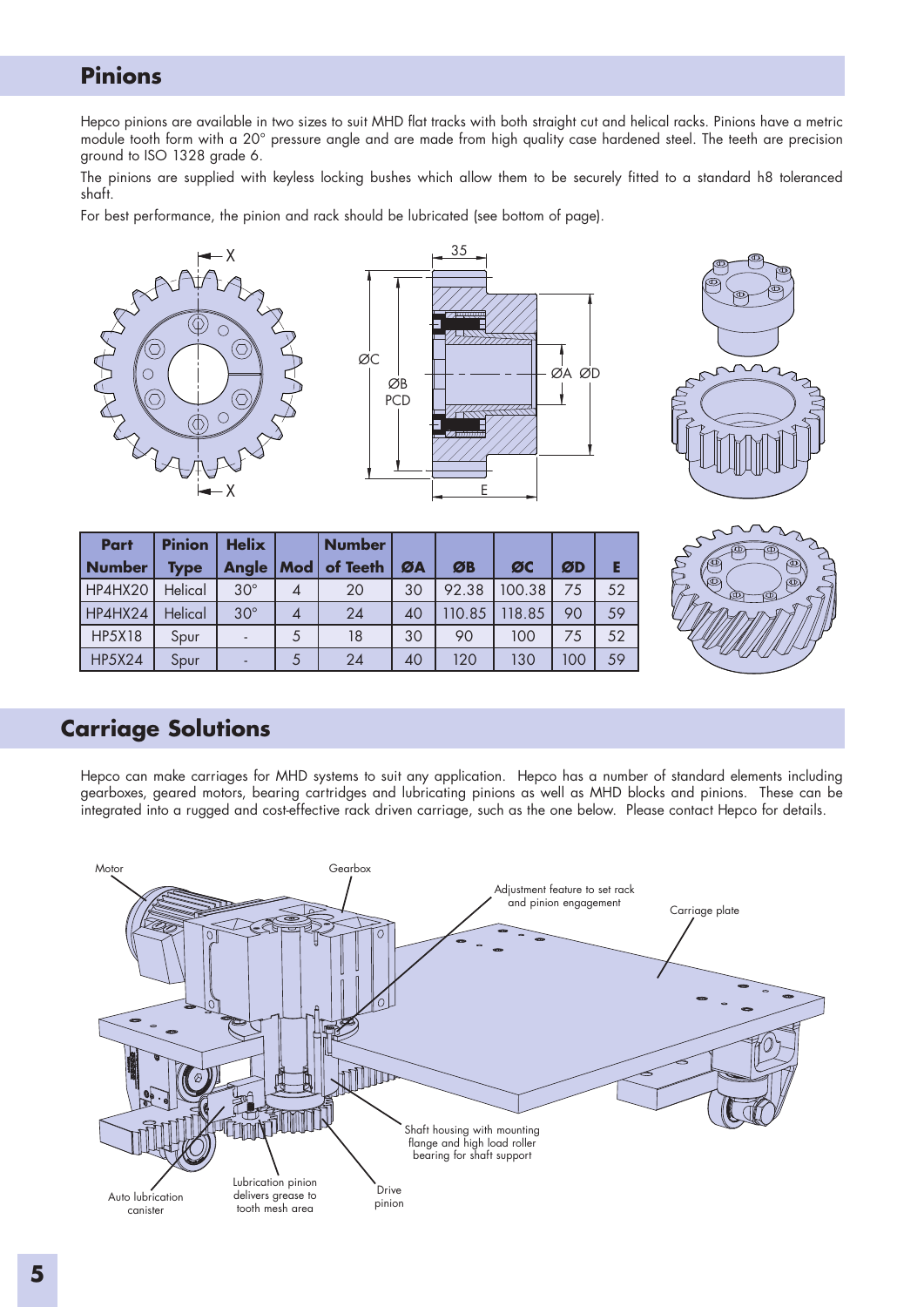## **Technical**



#### **Bearing Calculations**

The MHD system uses track roller bearings which run on a flat track. Due to the hardness of the track and the contact with the bearings, the track will not determine system life. The system life will be equivalent to the shortest bearing life.

Hepco quotes the basic life for each bearing, which corresponds to a linear travel of 1000km. The table also includes the expected bearing load for 10,000km of linear travel and the industry standard static  $(C_0)$  and a dynamic  $(C)$  load capacity figures\*1.

| <b>MHD block</b> | <b>Basic load capacity</b>           | <b>Load</b> for | Bearing load capacities *1 |                |  |  |
|------------------|--------------------------------------|-----------------|----------------------------|----------------|--|--|
| loading mode     | for 1000 km life                     | 10000km life    | C - dynamic                | $C_0$ - static |  |  |
| $L_{1A}$         | $L_{1A(max)} = 34000 N$              | 17000 N         | 50000 N                    | 70000 N        |  |  |
| $L_2$ & $L_{1R}$ | $L_{2(max)} = L_{1B(max)} = 21000 N$ | 9830 N          | 34000 N                    | 21000 N        |  |  |

 $*1$  The C and C<sub>0</sub> figures quoted are for cam roller operation. The normal C and C<sub>0</sub> figures can be up to 40% higher but are not relevant to this application. Some companies quote these higher figures.

To determine system life, the user should first resolve the load into  $L_{1A}$ ,  $L_{1B}$  and  $L_2$  components for each MHD block using normal statics calculations. The life for the upper (twin row taper roller) bearing is determined using the equation below:

Upper bearing life (km) = 1000 x 
$$
\left(\frac{L_{1A(max)}}{L_{1A}}\right)^{3.3}
$$

The life for the lower (twin row deep groove) bearing is determined using the equation below:

Lower bearing life (km) = 1000 x 
$$
\left(\frac{L_{1B(max)}}{L_{1B}}\right)^3
$$

The life for the side (twin row deep groove) bearing is similar to the above and is determined using the equation below:

Side bearing life (km) = 1000 x 
$$
\left(\frac{L_{2(max)}}{L_2}\right)^3
$$

It will usually be apparent after the resolution of the load into components which bearing will determine the system life. The above calculation will normally only need to be done for that one bearing. Normal safety factors should be applied.

Fully worked example bearing life calculations are available from our website.

Please visit www.HepcoMotion.com/mhddatauk and select datasheet No. 2 - MHD Load Life Calculations.

#### **Rack and Pinion Force Calculations**

The driving force which can be transmitted through a rack and pinion will depend on the choice of rack (i.e. MOD5 spur or MOD4 x 30° helical), the size of pinion selected, the length of stroke and the desired life (total travel in km). The table below details the driving force in N for all combinations of parts and for a useful range of stroke lengths and design lives. All figures assume ideal lubrication and pinion contact conditions, and that all movement is for the full stroke indicated. It is recommended that a safety factor be applied when selecting rack and pinion components. This table is suitable for initial selection of parts, but please contact Hepco if you require a specific calculation tailored for your application.

#### **Rack and Pinion Driving Forces**

|                                                           | Stroke length $= 1m$                      |        |         | Stroke length $=$ 4m                      |        |         | Stroke length $= 16m$                     |                    |         |  |
|-----------------------------------------------------------|-------------------------------------------|--------|---------|-------------------------------------------|--------|---------|-------------------------------------------|--------------------|---------|--|
| <b>Rack and pinion</b>                                    | <b>Expected life of rack &amp; pinion</b> |        |         | <b>Expected life of rack &amp; pinion</b> |        |         | <b>Expected life of rack &amp; pinion</b> |                    |         |  |
| combination                                               | 1000km                                    | 5000km | 25000km | 1000 <sub>km</sub>                        | 5000km | 25000km | <b>1000km</b>                             | 5000 <sub>km</sub> | 25000km |  |
| MOD5 & 18 tooth pinion<br>MHDT40100R5 & HP5X18            | 5700 N                                    | 4500 N | 3300 N  | 8300 N                                    | 7200 N | 4700 N  | 8600 N                                    | 7500 N             | 4900 N  |  |
| MOD5 & 24 tooth pinion<br><b>MHDT40100R5 &amp; HP5X24</b> | 7000 N                                    | 5500 N | 4000 N  | 12500 N                                   | 8700 N | 6300 N  | 12700 N                                   | 9600 N             | 6300 N  |  |
| MOD4 helical & 20 tooth pinion<br>MHDT40100HR4 & HP4HX20  | 7300 N                                    | 5700 N | 4200 N  | 8600 N                                    | 7900 N | 5700 N  | 8700 N                                    | 8000 N             | 5800 N  |  |
| MOD4 helical & 24 tooth pinion<br>MHDT40100HR4 & HP4HX24  | 8200 N                                    | 6400 N | 4700 N  | 10000 N                                   | 8100 N | 5900 N  | 10200 N                                   | 8300 N             | 6000 N  |  |